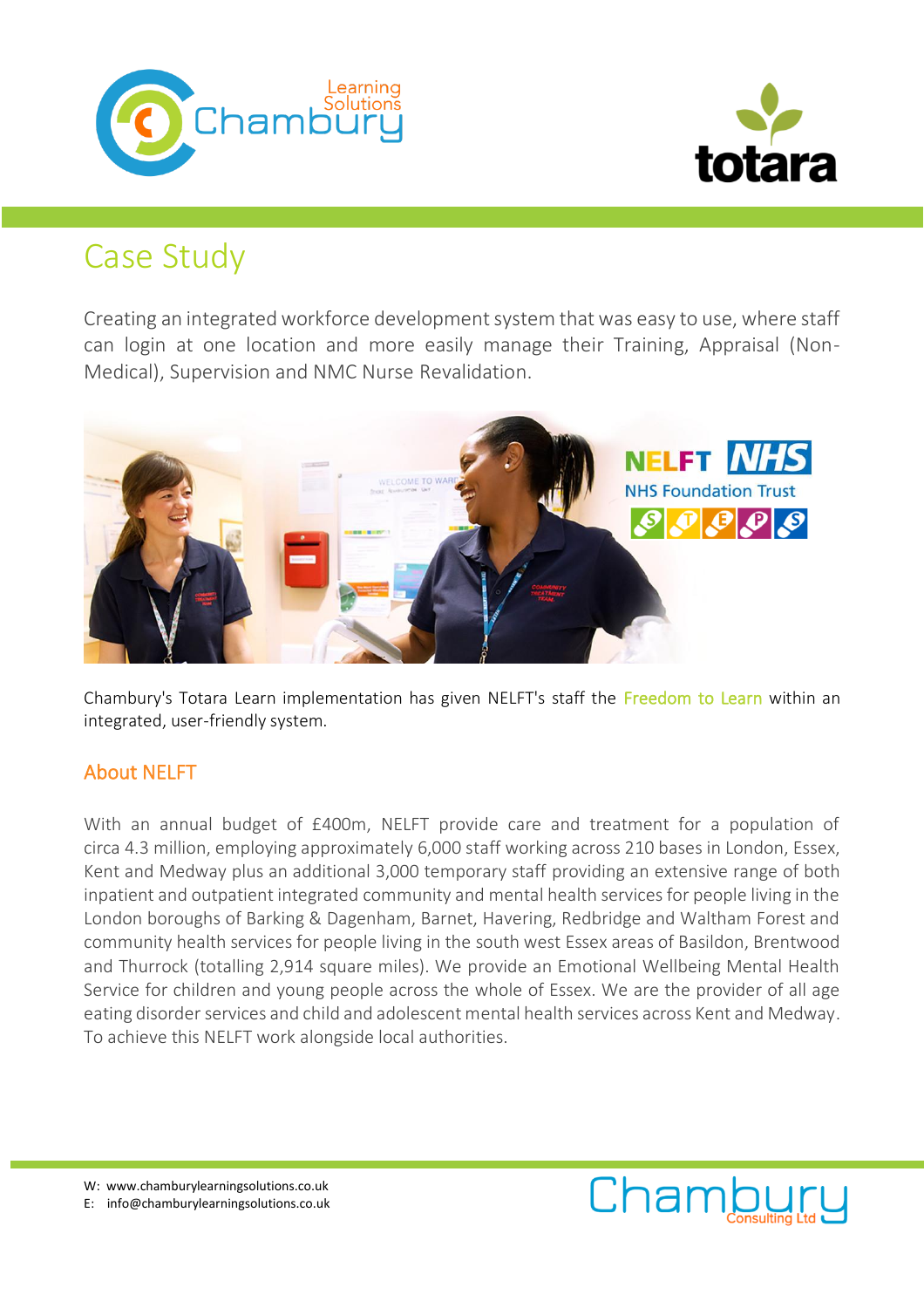



## The Challenge

As a large organisation NELFT have many IT systems and for staff this can get very confusing and time consuming, especially when using different passwords with different systems and sites. With that in mind they wanted to create an integrated workforce development system that was easy to use, where staff can login at one location and more easily manage their Training, Appraisal (Non-Medical), Supervision and NMC Nurse Revalidation.

## The Solution

Working alongside other departments, NELFT wanted to bring supervision and nurse revalidation into the Organisational Development remit along with training and appraisals to create a single system. An internal stakeholder group was established and a procurement process was undertaken. Chambury Learning Solutions was then awarded the contract as our preferred partner.

Over the period of several months, all

Hello Karen welcome to your Training Dashboard ═┠╛┠╛┠═ Mandatory To Do List **User Guide** FAQs

parties worked together to create, design and vicariously test the necessary four workflows. We went live in two phases; phase 1 with training, supervision and nurse revalidation that launched in September 2018 and phase 2 for appraisals in February 2019.

The Organisational Development team successfully integrated four IT systems into one and named the LMS 'STEPS';

> **Staff Training Education** Professional registration & **Support**



W: www.chamburylearningsolutions.co.uk E: info@chamburylearningsolutions.co.uk

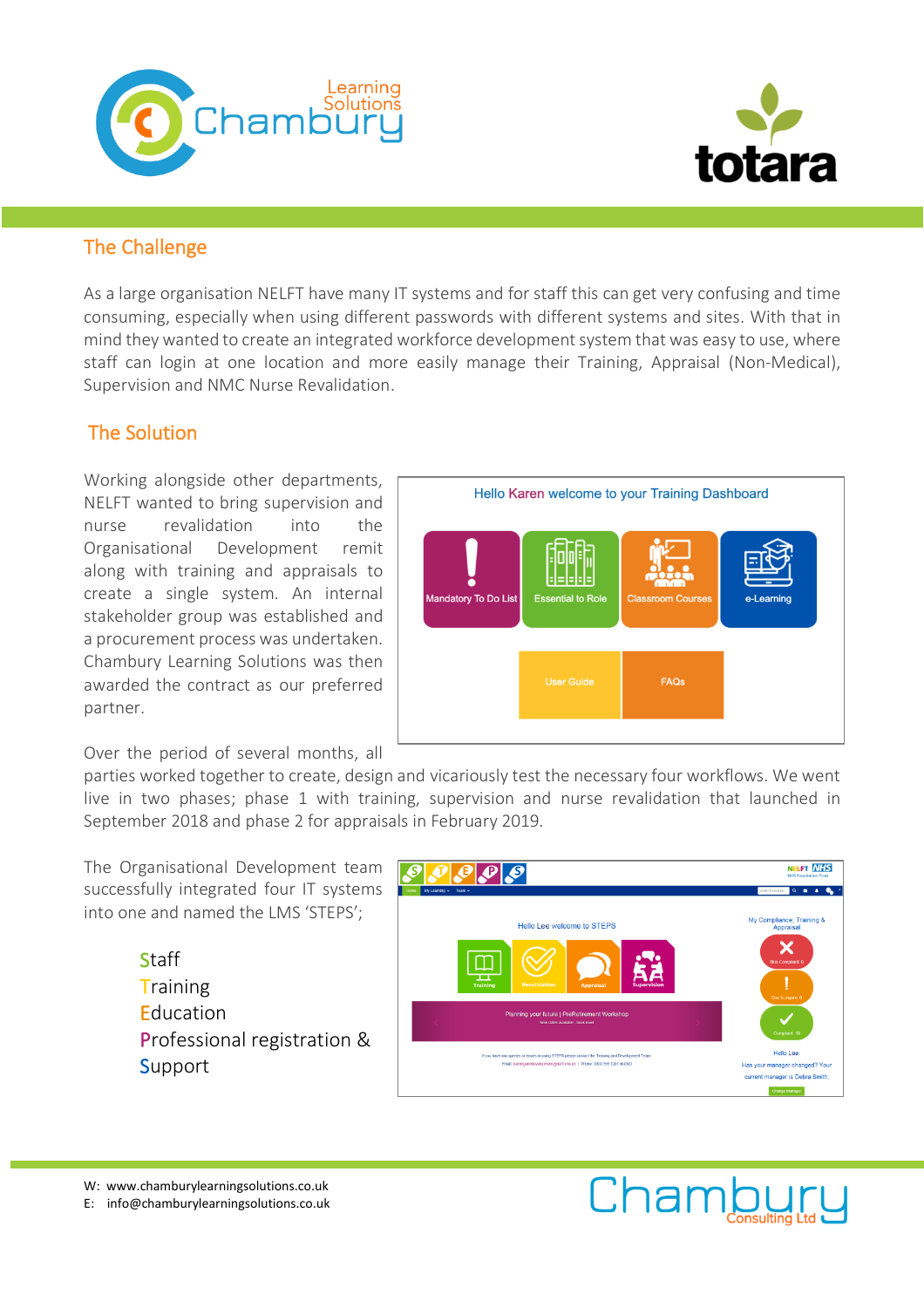



## The Results

STEPS is easy to use and overall the feedback from our staff has been really positive.

Organisational engagement is extremely high one year on with the system seeing over 5,000 logins in the last 30 days, 6,355 logins in the last 90 days and 7,903 active users in the last 12 months.

From having a single point of access, integration between the modules, and easy to read RAG compliance ratings we now not only seamlessly give staff an integrated experience but ultimately created a system to guide staff easily through their career at NELFT.

Compliance for core skills training has improved beyond expectations, going from an average of 85% to above 95% in nearly all topics.

| Home                           |                    |                                             |                                                                                  |                    |                                         |               |                                                                  |                             |                             |  |  |  |  |  |  |  |
|--------------------------------|--------------------|---------------------------------------------|----------------------------------------------------------------------------------|--------------------|-----------------------------------------|---------------|------------------------------------------------------------------|-----------------------------|-----------------------------|--|--|--|--|--|--|--|
|                                | Record of Learning | My Bookings                                 | My Messages                                                                      | Tasks & Alerts     | Required Learning                       |               |                                                                  |                             |                             |  |  |  |  |  |  |  |
| My Compliance                  |                    |                                             |                                                                                  |                    | My Appraisal Compliance is;             |               |                                                                  |                             |                             |  |  |  |  |  |  |  |
|                                |                    | Click here to go to your Appraisal homepage |                                                                                  |                    |                                         |               |                                                                  |                             |                             |  |  |  |  |  |  |  |
|                                |                    |                                             | <b>Certification Name</b>                                                        |                    |                                         | <b>Status</b> |                                                                  | Date due                    |                             |  |  |  |  |  |  |  |
| n-Compilant                    |                    | Accraisal                                   |                                                                                  |                    |                                         | Not certified |                                                                  |                             |                             |  |  |  |  |  |  |  |
|                                |                    |                                             |                                                                                  |                    |                                         |               |                                                                  |                             |                             |  |  |  |  |  |  |  |
| Due to expire:                 |                    | I am not Compliant and need to update;      |                                                                                  |                    |                                         |               |                                                                  |                             |                             |  |  |  |  |  |  |  |
|                                |                    |                                             |                                                                                  |                    |                                         |               |                                                                  |                             |                             |  |  |  |  |  |  |  |
| Compliant                      |                    |                                             | <b>Program Name</b>                                                              |                    | <b>Status</b>                           | Date due      |                                                                  | <b>Launch Certification</b> |                             |  |  |  |  |  |  |  |
| cludes Training and Appraisall |                    |                                             | 01 Basic Life Support All Clinical                                               |                    | Expired                                 |               | 28 Sep 2019 at 00:00                                             | Launch Certification        |                             |  |  |  |  |  |  |  |
|                                |                    |                                             |                                                                                  |                    |                                         |               |                                                                  |                             |                             |  |  |  |  |  |  |  |
|                                |                    |                                             |                                                                                  |                    | I am Compliant but will expire soon in; |               |                                                                  |                             |                             |  |  |  |  |  |  |  |
|                                |                    |                                             |                                                                                  |                    |                                         |               |                                                                  |                             |                             |  |  |  |  |  |  |  |
|                                |                    |                                             | <b>Program Name</b>                                                              |                    | <b>Status</b>                           | Date due      |                                                                  | <b>Launch Certification</b> |                             |  |  |  |  |  |  |  |
|                                |                    |                                             | 04 Fire Safety Awareness Training                                                |                    | Certified                               |               | 12 Nov 2019 at 12:46                                             | <b>Launch Gertification</b> |                             |  |  |  |  |  |  |  |
|                                |                    |                                             |                                                                                  |                    |                                         |               |                                                                  |                             |                             |  |  |  |  |  |  |  |
|                                |                    |                                             |                                                                                  | I am Compliant in; |                                         |               |                                                                  |                             |                             |  |  |  |  |  |  |  |
|                                |                    |                                             |                                                                                  |                    |                                         |               |                                                                  |                             |                             |  |  |  |  |  |  |  |
|                                |                    |                                             |                                                                                  |                    |                                         |               |                                                                  |                             |                             |  |  |  |  |  |  |  |
|                                |                    |                                             | <b>Program Name</b>                                                              |                    |                                         | <b>Status</b> | Date due                                                         | <b>Launch Certification</b> |                             |  |  |  |  |  |  |  |
|                                |                    |                                             | 17 Safeguarding Children Level 2                                                 |                    |                                         |               | Certified 5 Nov 2021 at 13:30                                    |                             | Launch Certification        |  |  |  |  |  |  |  |
|                                |                    |                                             | 23 PREVENT 2 (e-learning)                                                        |                    |                                         |               | Certified 26 Sep 2021 at 10:30                                   |                             | Launch Certification        |  |  |  |  |  |  |  |
|                                |                    |                                             | 14 Safeguarding Adults Enhanced                                                  |                    |                                         |               | Certified 24 Oct 2020 at 00:00                                   |                             | Launch Certification        |  |  |  |  |  |  |  |
|                                |                    |                                             | 11 MCA/DoLS - Clinical Staff                                                     |                    |                                         |               | Certified 20 Oct 2020 at 00:00                                   |                             |                             |  |  |  |  |  |  |  |
|                                |                    |                                             |                                                                                  |                    |                                         |               |                                                                  |                             | <b>Launch Certification</b> |  |  |  |  |  |  |  |
|                                |                    |                                             | C9 Manual Handing of People All Clinical                                         |                    |                                         |               | Certified 17 Oct 2020 at 00:00                                   | <b>Launch Certification</b> |                             |  |  |  |  |  |  |  |
|                                |                    |                                             | C2 Equality & Diversity<br>07 Infection Prevention & Control L2 - Clinical staff |                    |                                         |               | Certified 12 Oct 2020 at 00:00<br>Certified 29 Sep 2020 at 00:00 | <b>Launch Certification</b> |                             |  |  |  |  |  |  |  |

|                       | <b>Equality &amp; Diversity</b> |                      |                             | <b>Fire Safety</b>           |              |                   | <b>Health &amp; Safety Avareness</b> |              |                         | non clinical |              |                                             | Infection Prevention & Control Infection Prevention & Control .<br><b>Clinical</b> |              |                                     | <b>Information Governance</b><br>(Annual) |              |                           |
|-----------------------|---------------------------------|----------------------|-----------------------------|------------------------------|--------------|-------------------|--------------------------------------|--------------|-------------------------|--------------|--------------|---------------------------------------------|------------------------------------------------------------------------------------|--------------|-------------------------------------|-------------------------------------------|--------------|---------------------------|
| Date                  | ₩<br>arget<br>Ë<br>Ξ<br>Total   | quiremer<br>æ<br>sts | 4<br>ä<br>oð.<br>kilis<br>룖 | 毒<br>ā<br>arget<br>Ξ<br>otal | g<br>Requir  | Safety<br>은<br>ïΓ | च<br>ब्<br>Target<br>Ξ<br>Total      | Requir       | 蔼<br>oB.<br>ã           | 흉            | 킁<br>å       | 뫁<br>g<br>ventic<br>mection<br>Control<br>운 | arget<br>a,<br>Ë.                                                                  | æ            | rifection<br>verti<br>Control<br>£. | ₩<br>arget<br>Е<br>$\overline{a}$         | 팋<br>æ       | Information<br>Governance |
| <b>June 2018</b>      | 5505                            | 5044                 | 91.63%                      | 5521                         | 4666         | 84.51%            | 5507                                 | 5018         | $91.12\times$           | 1423         | 1336         | 93.89%                                      | 4120                                                                               | 3761         | 91.29%                              | 5516                                      | 4632         | 83.97%                    |
| <b>July 2018</b>      | 5535                            | 5097                 | 92.09%                      | 5552<br>5552                 | 4801         | 86.47%            | 5537                                 | 5075         | $91.66 \times$          | 1430         | 1360         | 35.10%                                      | 4145                                                                               | 3812         | 91.97 <sub>2</sub>                  | 5545                                      | 4693         | 84.63%                    |
| July 2018<br>Aug 2018 | 5535<br>5776                    | 5097<br>5293         | 92.09%<br>$91.64\times$     | 5792                         | 4801<br>4969 | 86.47%<br>85.79%  | 5537<br>5778                         | 5075<br>5250 | $91.66\times$<br>90.86% | 1430<br>1481 | 1360<br>1399 | 35.10%<br>94.46%                            | 4145<br>4337                                                                       | 3812<br>3982 | 91.97 <sub>2</sub><br>91.81/        | 5545<br>5787                              | 4693<br>4804 | 84.63%<br>83.01%          |
| <b>Sept 2018</b>      | 5748                            | 5294                 | 92.10%                      | 5764                         | 4813         | 83.50%            | 5751                                 | 5292         | 32.02%                  | 1479         | 1413         | 95.54 <sub>7</sub>                          | 4309                                                                               | 3989         | 32.57%                              | 5759                                      | 4846         | 84.15%                    |
| Nov 2018              | 5849                            | 5482                 | 93.73%                      | 5856                         | 4837         | 82.60%            | 5849                                 | 5510         | 34.20%                  | 1465         | 1406         | 95.97 <sub>2</sub>                          | 4384                                                                               | 4060         | 32.61%                              | 5856                                      | 4996         | 85.317                    |
| Dec 2018              | 5832                            | 5540                 | 94.99%                      | 5832                         | 5053         | 86.64%            | 5832                                 | 5533         | 94.87%                  | 1465         | 1403         | 95.77%                                      | 4374                                                                               | 4090         | 93.51%                              | 5832                                      | 5090         | 87.28%                    |
| Jan 2019              | 5876                            | 5613                 | 95.52%                      | 5876                         | 5209         | 88.65%            | 5876                                 | 5585         | 95.05%                  | 1481         | 1419         | 35.81%                                      | 4396                                                                               | 4136         | 34.03%                              | 5876                                      | 5206         | $88.60\times$             |
| Feb 2019              | 5910                            | 5641                 | 35.45%                      | 5910                         | 5249         | 88.82%            | 5910                                 | 5649         | $95.58\times$           | 1484         | 1423         | $95.89\times$                               | 4426                                                                               | 4180         | $34.44\times$                       | 5910                                      | 5290         | 89.512                    |
| Mar 2019              | 5720                            | 5510                 | 96.33%                      | 5720                         | 5103         | 89.21%            | 5720                                 | 5495         | 96.07%                  | 1437         | 1391         | 96.80%                                      | 4283                                                                               | 4070         | 95.032                              | 5721                                      | 5188         | $90.68\times$             |
| Apr 2019              | 5819                            | 5631                 | 96.77%                      | 5819                         | 5255         | 30.317            | 5819                                 | 5613         | <b>96.46%</b>           | 1467         | 1421         | 96.86%                                      | 4352                                                                               | 4143         | 35.20%                              | 5819                                      | 5314         | 91.32/                    |
| May 2019              | 5852                            | 5700                 | $97.40\times$               | 5852                         | 5377         | $31.88\times$     | 5852                                 | 5675         | $96.98\times$           | 1473         | 1429         | 37.017                                      | 4379                                                                               | 4199         | 35.83/                              | 5852                                      | 5403         | 92.337                    |
| <b>June 2019</b>      | 6013                            | 5870                 | 97.62%                      | 6013                         | 5533         | 92.02%            | 6013                                 | 5843         | 97.172                  | 1479         | 1436         | 97.09%                                      | 4534                                                                               | 4350         | 95.94 <sub>7</sub>                  | 6013                                      | 5567         | 92.58/                    |
| <b>July 2019</b>      | 6030                            | 5883                 | 97.56 <sub>2</sub>          | 6031                         | 5527         | $91.64\times$     | 6030                                 | 5871         | 97.36%                  | 1494         | 1456         | 97.46%                                      | 4537                                                                               | 4375         | 96.437                              | 6030                                      | 5575         | 92.45 <sub>7</sub>        |
| Sept 2019             | 5725                            | 5597                 | 97.76%                      | 5725                         | 5235         | 31.44             | 5725                                 | 5598         | $37.78\times$           | 1428         | 1398         | $97.90\times$                               | 4299                                                                               | 4165         | 36.88                               | 5725                                      | 5316         | $92.86\times$             |
|                       | $-305$                          | $-286$               | 0.20%                       | $-306$                       | $-292$       | $-0.20%$          | $-305$                               | $-273$       | 0.42%                   | $-66$        | $-58$        | 0.44%                                       | $-238$                                                                             | $-210$       | 0.45%                               | $-305$                                    | $-259$       | 0.40%                     |
|                       |                                 |                      |                             |                              |              |                   |                                      |              |                         |              |              |                                             |                                                                                    |              |                                     |                                           |              |                           |

Appraisal compliance, which we have recently started reporting on again is steadily improving and in some areas such as Waltham Forest are seeing its best ever compliance (84.06%).

W: www.chamburylearningsolutions.co.uk

E: info@chamburylearningsolutions.co.uk